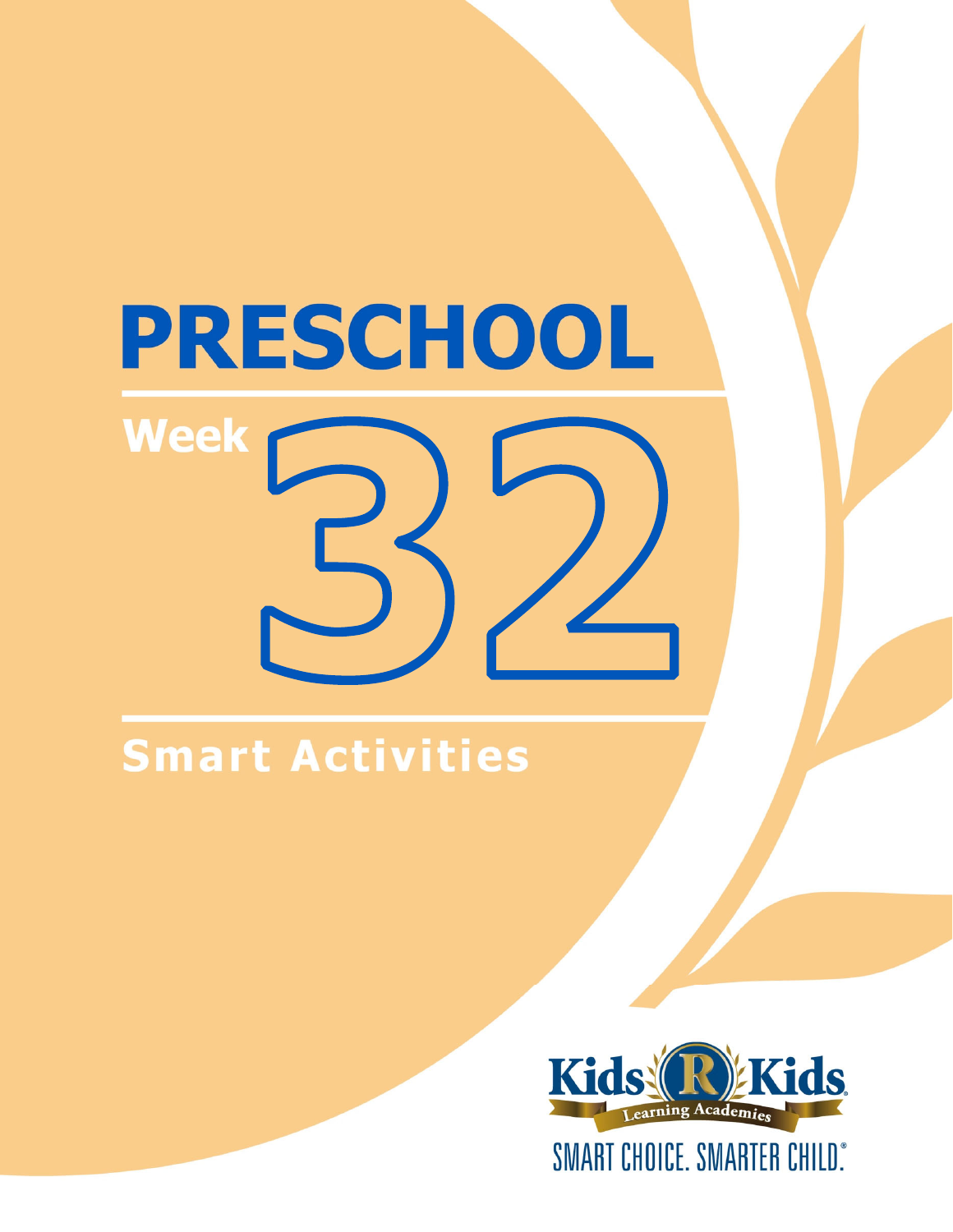# Day 1 | Week 32

### **The Letter C Song**

**Materials:** internet access, website: https://youtu.be/hSk\_fgAAjjs

**Preparation:** Preview video. **Instructions:** 

- 1. Watch the video with your child.
- 2. Encourage your child to dance and sing along with the video.
- 3. After watching the video, ask him/her to name some "C" words.



# **Writing "C"**

**Materials:** items that begin with the letter C and other letters, basket

**Preparation:** Look around your house and find items that begin with C (ex: candle, clay, clothes, cookie, cat, etc.) and put in a basket along with some other items that begin with other letters, ex: fork, spoon, etc.

#### **Instructions:**

- 1. Have your child look at the items in the basket and name them.
- 2. Encourage him/her to pull out the items that begin with "C."
- 3. Walk around the house and see if you can find items around the house that being with the letter "C."



## **At the Supermarket**

#### **by Anne Rockwell**

**Materials:** internet access, website: https://youtu.be/XcqrqL-fTyU

**1 4 Preparation:** Preview video. **Instructions:** 

- 1. Listen to the read aloud story with your child.
- 2. Then ask questions, ex: "What do you need to use in the supermarket?" "What items did they get at the store?" "Why did they buy candles at the store?"



## **Crawling**

**Preparation:** Locate a safe open area. **Instructions:** 

- 1. Say, "The word 'crawl' begins with the letter 'C' like we just learned about. I want you to bear crawl from here to there."
- 2. Have your child get in the position of a bear by placing his/her hands and feet flat on the ground and holding up his/her body.
- 3. Then, have your child walk. This exercise is great for working core muscles and strengthening arms and legs.



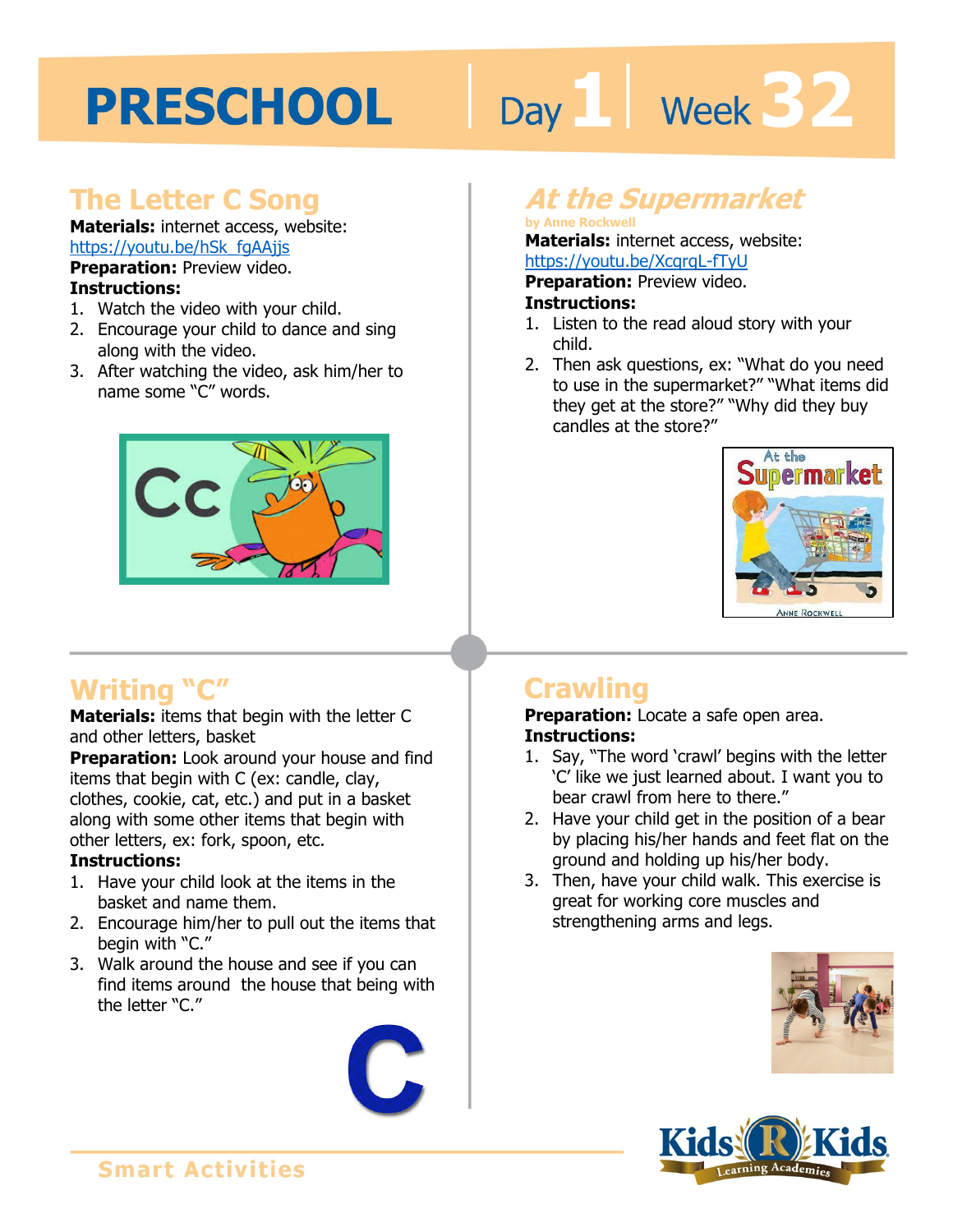# Day 2 | Week 32

### **What is Gratitude?**

**Materials:** internet access, website: https://youtu.be/T5Umo80x9og **Preparation:** Preview video.

#### **Instructions:**

- 1. Watch the video about what gratitude is with your child.
- 2. After watching the video, discuss with your child what he/she thinks gratitude is and to give examples of showing gratitude.



### **Monsters Don't Eat Broccoli**

**by Barbara Jean Hicks** 

**Materials:** internet access, website: https://youtu.be/M69VI0Hs8lo

**Preparation:** Preview video.

#### **Instructions:**

- https://youtu.be/M69VI0Hs8lo<br>**Preparation:** Preview video.<br>**Instructions:**<br>1. Listen to the read aloud book with your child.
- 2. Then ask questions, ex: "What do monsters like to snack on?" "What items did they get at the store?" "What did the monsters chomp down on?"



# **Trees of Broccoli**

**Materials:** broccoli florets, dipping sauce, plate **Preparation:** Set out florets of raw broccoli. **Instructions:** 

- 1. Have your child identify the vegetable.
- 2. Encourage your child to dip and try the broccoli. If he/she already likes it, have him/her describe the taste to you in detail.



### **Superman Moves**

**Preparation:** Locate a safe open area. **Instructions:** 

- 1. Say, "We are going to be like Superman."
- 2. Have your child lay on his/her belly, then lift arms and feet off the ground.
- 3. This exercise is great for working the back, neck, glutes, and hamstrings.



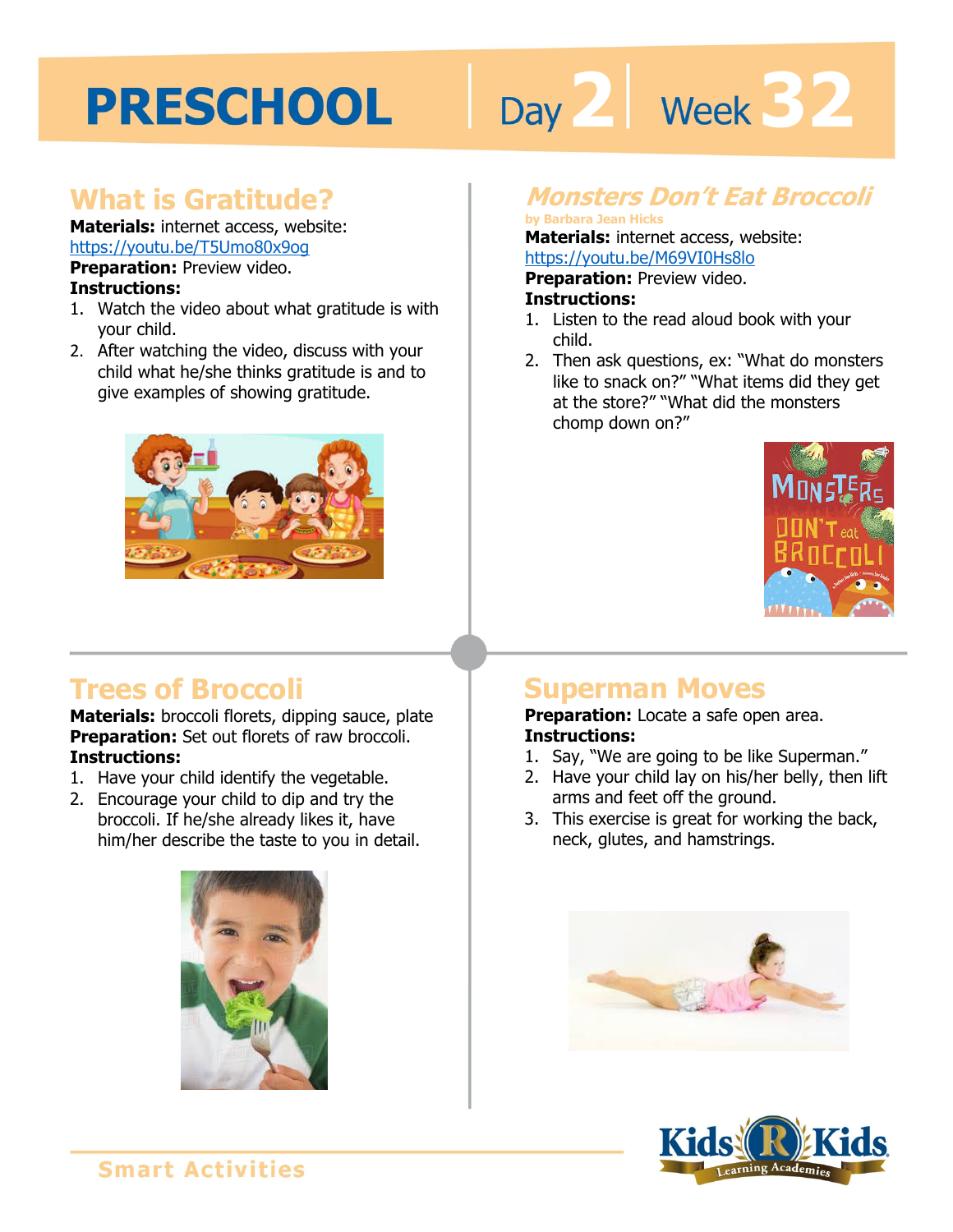# Day 3 | Week 32

## **Grocery Store Field Trip**

**Materials:** internet access, website: https://youtu.be/HK0eKHTr95Y **Preparation:** Preview video.

#### **Instructions:**

- 1. Have your child watch the video about touring around a grocery store.
- 2. Discuss with him/her how you go shopping.
- 3. Have your child list the different items he/she remembers seeing in the store.



# **Cutting Out Healthy**

**Materials:** grocery flyers, magazines, scissors (child), paper, glue

**Preparation:** Set out materials.

#### **Instructions:**

- 1. Show your child the flyers and talk about what foods are healthy and not healthy.
- 2. Look through the flyers together and encourage your child to use the scissors and cut out the food.
- 3. Then have him/her glue them onto the paper.



### **Pete the Cat's Trip to the Supermarket**

#### **by Kimberly and James Dean**

by Kimberly and James Dean<br>**Materials:** internet access, website:<br>https://youtu.be/g0fF-WVv2hs<br>**Preparation:** Preview video.

https://youtu.be/g0fF-WVv2hs

#### **Preparation:** Preview video.

#### **Instructions:**

- 1. Listen to the read aloud book with your child.
- 2. Then ask questions, ex: "Where were Pete and Bob when they got hungry?" "What happened to the list?"



# **Frankenstein Walk**

#### **Preparation:** Locate a safe open area. **Instructions:**

- 1. Say, "We are going to be walk like Frankenstein."
- 2. Have your child put his/her hands straight out like Frankenstein's monster then bring one leg out straight so it's almost parallel with the ground. The object is to touch the toe with the opposite hand. Growling like a monster is optional.



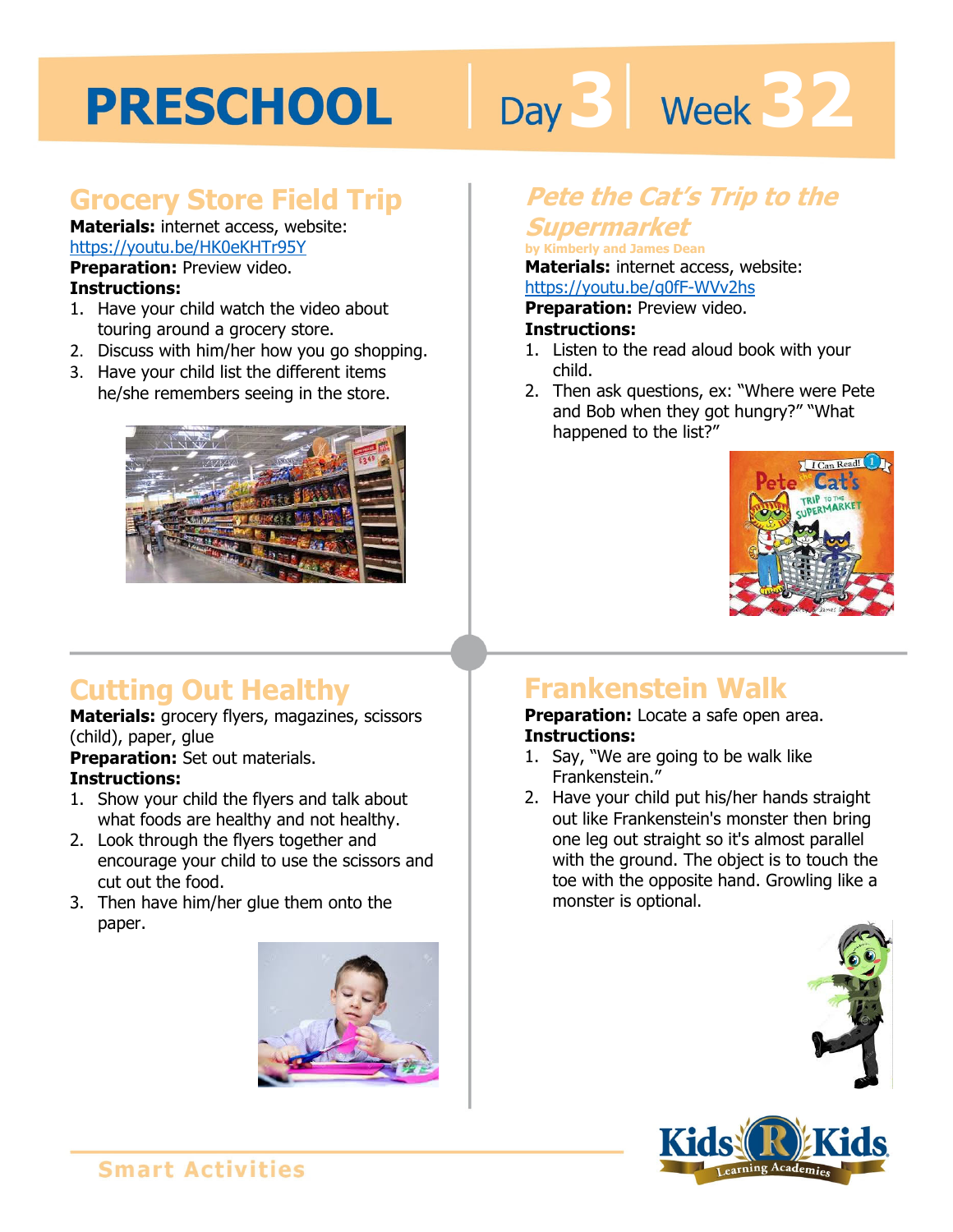# Day 4 **Week 32**

## **Counting 1-10 Song**

**Materials:** internet access, website: https://youtu.be/DR-cfDsHCGA

**Preparation:** Preview video. **Instructions:** 

- 1. Watch the video with your child.
- 2. Discuss with your child the numbers one to ten.



# **What Number Am I?**

**Materials:** marker, index cards (20) **Preparation:** On each index card, write a number 1-10. Then, on the other ten cards, make dots 1-10 for matching.

#### **Instructions:**

- 1. Show your child the cards and help him/her identify the numbers on the cards.
- 2. Then, have your child count the dots on each card.
- 3. Lastly, have your child match up the dots to the correct number with you helping as needed.

|        | 2                       | 3                                 | 4  |
|--------|-------------------------|-----------------------------------|----|
|        |                         |                                   |    |
|        |                         |                                   |    |
| ----   | diam.                   | <b>State of Contract Contract</b> |    |
|        |                         |                                   |    |
|        |                         |                                   |    |
|        | ، (                     |                                   | ,  |
|        |                         |                                   | •• |
|        |                         |                                   |    |
|        |                         | $\Delta \mathcal{L}_\text{c}$     |    |
|        |                         |                                   |    |
|        |                         |                                   |    |
|        |                         |                                   | 8  |
| 5      | 6                       |                                   |    |
|        |                         |                                   |    |
| $\sim$ |                         | diam.<br>$\sim$                   |    |
|        |                         |                                   |    |
|        |                         | יפ                                |    |
| ٠      | $\bullet\bullet\bullet$ |                                   |    |
|        |                         |                                   |    |
|        |                         |                                   |    |
| $\sim$ |                         | ۰                                 |    |
|        |                         |                                   |    |
|        |                         |                                   |    |
|        | 10                      |                                   |    |
|        |                         | ,,<br>,                           |    |

# **The Crayons Book of**

#### **Numbers by Drew Daywalt**

by Drew Daywart<br>**Materials:** internet access, website:<br>https://youtu.be/DTWOiTkE2Kg<br>**Preparation:** Preview video.

https://youtu.be/DTWOiTkE2Kg

**Preparation:** Preview video.

#### **Instructions:**

- 1. Listen to the read aloud story with your child.
- 2. Then, encourage your child to count with you after the story.



# **Balloon Taps**

**Materials:** balloon, string, tape **Preparation:** Locate a safe open area. Tie a string on the balloon and hang the balloon in a doorway a few inches higher than your child's arm reach.

#### **Instructions:**

- 1. Say, "We are going to jump up, tap the balloon, and count."
- 2. Have your child begin jumping and tapping the balloon counting 1-10.
- 3. Get exercise and math in at the same time.